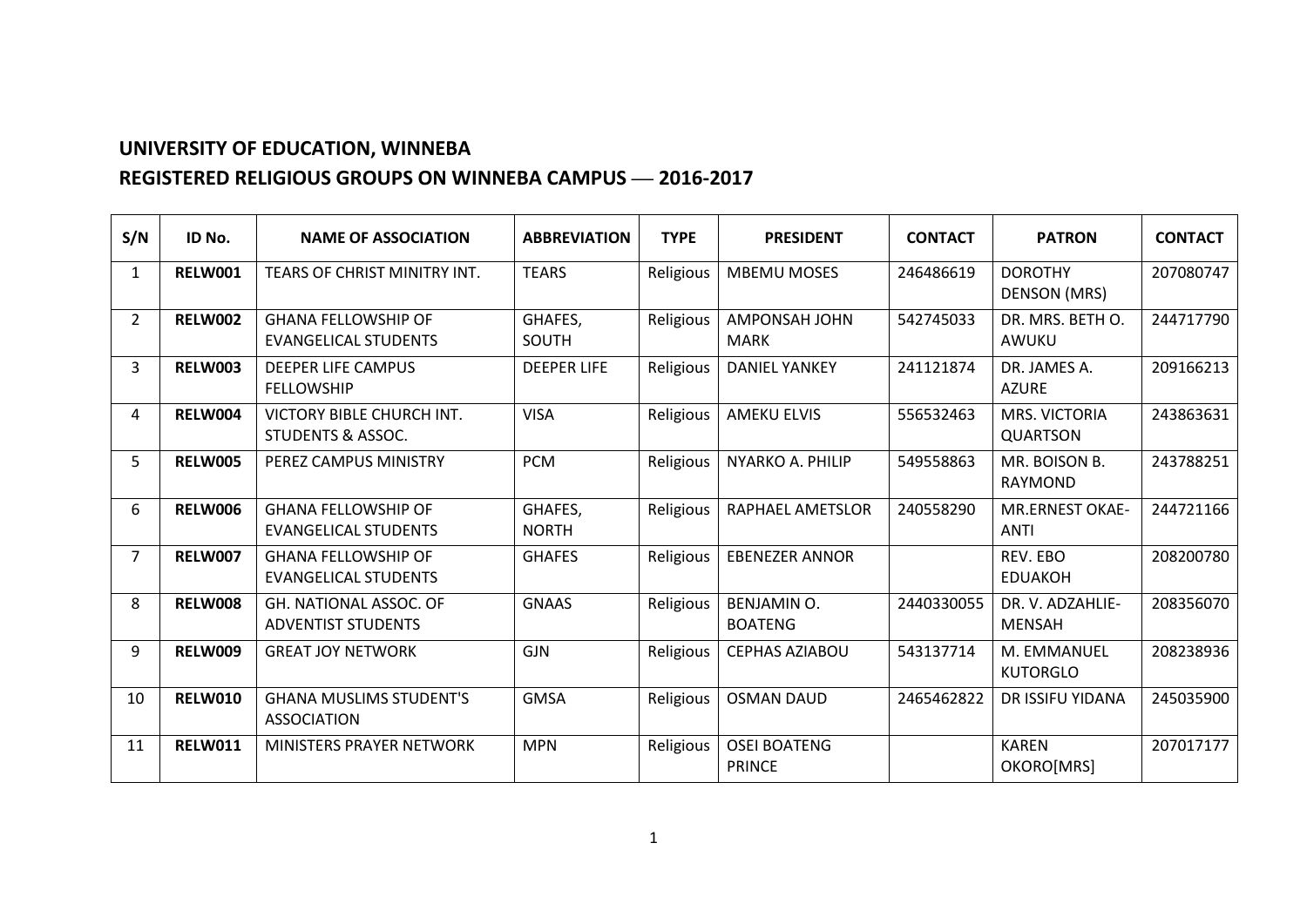| 12 | <b>RELW012</b> | RECEEM CHRISTIAN FELLOWSHIP       | <b>RCF</b>    | Religious | <b>OPPONG</b>          | 540696120 | <b>LAWRENCE</b>        | 244798301 |
|----|----------------|-----------------------------------|---------------|-----------|------------------------|-----------|------------------------|-----------|
|    |                |                                   |               |           | <b>D.GYEABOUR</b>      |           | <b>QUASHIE</b>         |           |
| 13 | <b>RELW013</b> | NATIONAL UNION OF BAPTIST         | <b>NUBS</b>   | Religious | <b>KUDJOE FELIX</b>    | 547652064 | DR. C. Y. AKWAA        | 208115514 |
|    |                | <b>STUDENT</b>                    |               |           |                        |           | <b>MENSAH</b>          |           |
| 14 | <b>RELW014</b> | <b>GHANA METH STUDENTS' UNION</b> | <b>GHAMSU</b> | Religious | <b>VINCENT ODOOM</b>   | 243283853 | MR JOCOB ESHUN         | 208158480 |
|    |                |                                   |               |           |                        |           |                        |           |
| 15 | <b>RELW015</b> | NATIONAL UNION OF                 | NUPS-G        | Religious | <b>EMMANUEL BOAHEN</b> | 205683318 | DR. KWAME KYERE        | 243351222 |
|    |                | PRESBYTERIAN STUDENTS-GHANA       |               |           |                        |           | <b>GYEABOUR</b>        |           |
| 16 | <b>RELW016</b> | INTERNATIONAL MOVEMENT OF         | PAX ROMANA    | Religious | <b>ARNOLD FEBIRI</b>   | 245360362 | REV FR. PROF. A.       | 208115564 |
|    |                | <b>CATHOLIC STUDENTS</b>          |               |           |                        |           | AFFUL-BROFI            |           |
| 17 | <b>RELW018</b> | <b>TEENS ALOUD FOUNDATION</b>     | <b>TAF</b>    | Religious | <b>MERCY DANSO</b>     | 557066100 | DR. BERTH OFFEI-       | 244717790 |
| 18 | <b>RELW019</b> | <b>ASSEMBLIES OF GOD CAMPUS</b>   | <b>AGCM</b>   | Religious | <b>PATRICK AFFUL</b>   | 247750633 | PROF J.O.A             | 244750277 |
|    |                | <b>MINISTRY</b>                   |               |           |                        |           | AMMAH                  |           |
|    | <b>RELW017</b> | <b>APOSTLES CONTITUATION</b>      |               |           |                        |           |                        | 208158430 |
| 19 |                | <b>STUDENT UNION</b>              | <b>ACONSU</b> | Religious | <b>Takyi Gabriel</b>   | 243615739 | Frank Opare Asare      |           |
| 20 | <b>RELW020</b> | <b>APOSTOLIC CHURCH - GHANA</b>   |               |           |                        |           | <b>DR.DANIEL AYI -</b> |           |
|    |                | <b>STUDENTS ASSOCIATES</b>        | <b>APOSA</b>  | Religious | Eric T. Aryeetey       | 246568872 | ADZIMAH                | 244926695 |
|    | <b>RELW021</b> | AFRICAN METHODIST EPISCOPAL       |               |           |                        |           | <b>HANS KWEKU</b>      |           |
| 21 |                | ZION STUDENT AND ASSOCIATES       | AMEZSA        | Religious | <b>FOSTER FUGAH</b>    | 547232849 | ANDERSON               | 242127084 |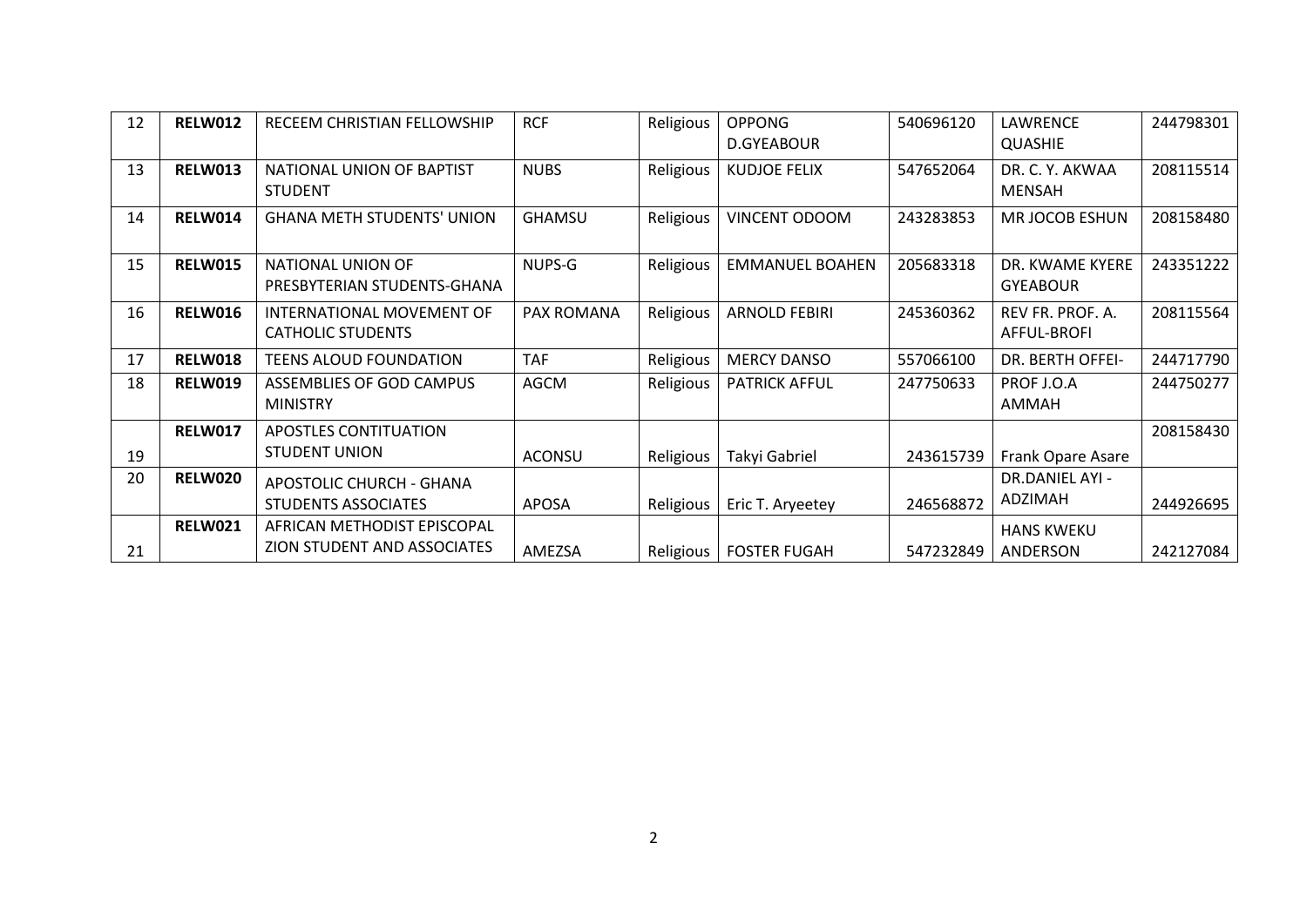#### **REGISTERED SUBJECT ASSOCIATIONS ON WINNEBA CAMPUS — 2016-2017**

| S/N            | ID No.        | <b>NAME OF ASSOCIATION</b>                               | <b>ABBREV</b><br><b>IATION</b> | <b>TYPE</b>       | <b>PRESIDENT</b>       | <b>CONTACT</b> | <b>PATRON</b>           | <b>CONTACT</b> |
|----------------|---------------|----------------------------------------------------------|--------------------------------|-------------------|------------------------|----------------|-------------------------|----------------|
| $\mathbf{1}$   | <b>SAW001</b> | HOME ECONOMICS STUDENT ASSOC.                            | <b>HESA</b>                    | Subject<br>Assoc. | PATIENCE AMISSAH       | 276412003      | MAD. PRISCILLA Y. ACKAH | 248368188      |
| $\overline{2}$ | <b>SAW002</b> | <b>ASSOCIATION OF HISTORY STUDENTS</b>                   | <b>ASHIS</b>                   | Subject<br>Assoc. | <b>GBATI JOSHUA</b>    | 240970105      | MR. ERIC. S. NKETIAH    | 243653998      |
| 3              | <b>SAW003</b> | SOCIETY OF THEATRE ARTS STUDENTS                         | <b>STARS</b>                   | Subject<br>Assoc. | EDUDZI D. SALLAH       | 202891556      | MR. E.H. BREW RIVERSON  | 205804419      |
| 4              | <b>SAW004</b> | <b>SPECIAL EDUCATION STUDENT'S</b><br><b>ASSOCIATION</b> | <b>SPED</b>                    | Subject<br>Assoc. | <b>ABDALLAH LAMINI</b> | 205318000      | DR. Y. NYADU OFFEI      | 246607972      |
| 5              | <b>SAW005</b> | ASSOCIATION OF SCIENCE EDUCATION<br><b>STUDENTS</b>      | <b>ASES</b>                    | Subject<br>Assoc. | <b>ROBERT DONKOR</b>   | 244924567      | MR. DAVID O. ACQUAYE    | 244738517      |
| 6              | <b>SAW006</b> | <b>ASSOCIATION DES ETUDIANTS DE</b><br><b>FRANCAIS</b>   | <b>ASSEF</b>                   | Subject<br>Assoc. | YAODZE SAMUEL          | 242874966      | MR. ALLAN K. HETTEY     | 205167435      |
| $\overline{7}$ | <b>SAW007</b> | <b>BASIC EDUCATION STUDENTS'</b><br><b>ASSOCIATION</b>   | <b>BESA</b>                    | Subject<br>Assoc. | <b>ACHANA KENNETH</b>  | 242771708      | MR. CHARLES ANNOBIL     | 209285104      |
| 8              | <b>SAW008</b> | PHYSICAL EDUCATION STUDENTS<br><b>ASSOCIATION</b>        | <b>HPERSS</b><br>A             | Subject<br>Assoc. | SIAW ERNEST T.         | 243753218      | PROF. HENRY A. PUFAA    | 244107506      |
| 9              | <b>SAW009</b> | <b>SOCIAL STUDIES STUDENTS'</b><br><b>ASSOCIATION</b>    | SOSSA                          | Subject<br>Assoc. | <b>RAFIU ISSAKA</b>    | 247403063      | DR. SETH P. FRIMPONG    | 243920177      |
| 10             | <b>SAW010</b> | <b>GEOGRAPHY STUDENTS ASSOCIATION</b>                    | <b>GEOSA</b>                   | Subject<br>Assoc. | <b>ASAMOAH SAMUEL</b>  | 548788507      | MR. ENOCK SAM           | 244242581      |
| 11             | <b>SAW011</b> | <b>ASSOCIATION OF ECONOMICS</b><br><b>STUDENTS</b>       | <b>AES</b>                     | Subject<br>Assoc. | <b>JOSHUA TEYE</b>     | 248317559      | <b>ANTHONY ABBAM</b>    | 244084914      |
| 12             | <b>SAW012</b> | <b>GHANA STUDENT' CHEMICAL SOCIETY</b>                   | GSCS                           | Subject<br>Assoc. | MAXWELL.VIDZA          | 540208352      | DR VICTUS SAMLADO       | 265427089      |
| 13             | <b>SAW013</b> | <b>INFORMATION COMMUNICATION</b><br><b>TECHNOLOGY</b>    | ICT                            | Subject<br>Assoc. | AMPRAKU KWADWO         | 540588723      | EPHREM KWAA-AIDOO       | 206724609      |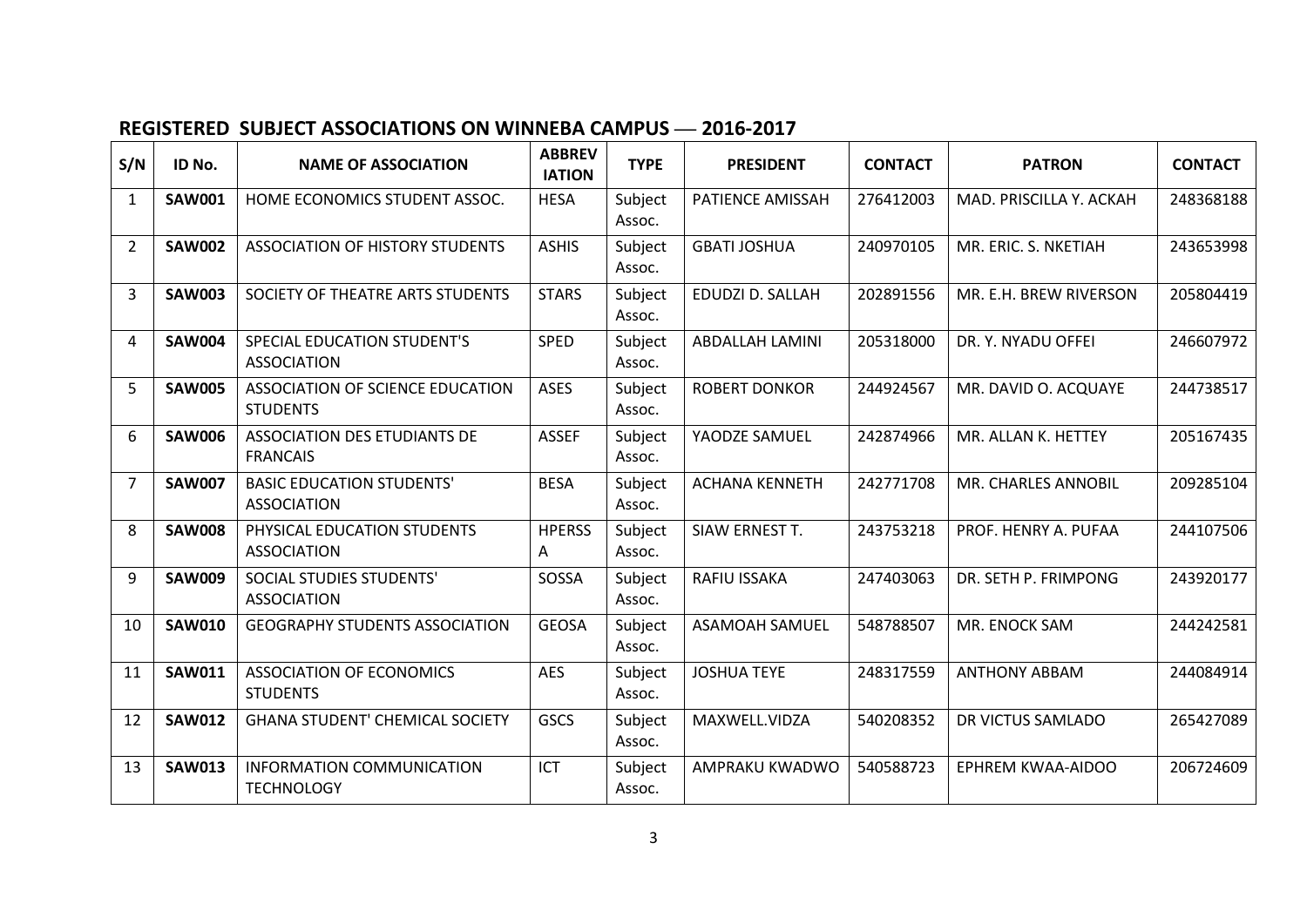| 14 | <b>SAW014</b> | ASSOCIATION OF ENGLISH STUDENTS                              | <b>ASSENS</b> | Subject<br>Assoc. | AFRED B AMEVOR                     | 242260932 | <b>MS MICHELLE DEBRAH</b>         | 244569027 |
|----|---------------|--------------------------------------------------------------|---------------|-------------------|------------------------------------|-----------|-----------------------------------|-----------|
| 15 | <b>SAW015</b> | STUDENT COUNCELLORS ASSOCIATION<br>OF GHANA                  | <b>SCAG</b>   | Subject<br>Assoc. | PETER PAUL BAYOR                   | 207805677 | DR.S ANTWI-DANSO                  | 246041925 |
| 16 | <b>SAW016</b> | CHILDHOOD CARE EDUCATION<br>STUDENT ASSOCIATION              | <b>CCESAG</b> | Subject<br>Assoc. | <b>EMMANUEL DARKO</b>              | 544643882 | <b>OLIVIA ABANTEE (MRS)</b>       | 244741823 |
| 17 | <b>SAW017</b> | ASSOCIATION OF MATHEMATICS<br><b>STUDENT</b>                 | AMES          | Subject<br>Assoc. | <b>ISAAC ABROKWA</b>               | 208426671 | <b>ASUMADU OPPONG</b>             | 247256335 |
| 18 | <b>SAW018</b> | <b>BUSINESS ADMINISTRATION STUDENT</b><br><b>ASSOCIATION</b> | <b>BASA</b>   | Subject<br>Assoc. | <b>SOLOMON SARPONG</b><br>ADU TWUM | 248982495 | MICHAEL ASIEDU<br><b>GYENSARE</b> | 244863135 |

### **REGISTERED REGIONAL GROUPS ON WINNEBA CAMPUS — 2016-2017**

| S/<br>N        | ID No.         | <b>NAME OF ASSOCIATION</b>                     | <b>ABBREVIAT</b><br><b>ION</b> | <b>TYPE</b> | <b>PRESIDENT</b>         | <b>CONTACT</b> | <b>PATRON</b>                       | <b>CONTACT</b> |
|----------------|----------------|------------------------------------------------|--------------------------------|-------------|--------------------------|----------------|-------------------------------------|----------------|
|                | <b>REGW001</b> | <b>ASANTEMAN STUDENT'S UNION</b>               | ASU                            | Regional    | <b>ERNEST OPPONG</b>     | 248997861      | EMMANUEL<br><b>ACHEAMPONG</b>       | 244573081      |
| $\overline{2}$ | <b>REGW002</b> | UPPER EAST STUDENTS UNION                      | <b>UPESU</b>                   | Regional    | <b>ATAREGE MAXWELL</b>   | 547172968      | PROF. EPHRAIM N.<br><b>AVEA</b>     | 207310193      |
| 3              | REGW003        | NATIONAL ASSOC. OF<br><b>GONJALAND STUDENT</b> | <b>NAGS</b>                    | Regional    | ABDULAI KUDUS            | 240996992      | DR. A. JINAPOR<br>ABDULAI           | 248897783      |
| 4              | REGW004        | <b>BRONG AHAFO STUDENTS</b><br><b>UNION</b>    | <b>BASU</b>                    | Regional    | OWUSU JOHN               | 245844839      | DR. KUSI HENNEH                     | 205477806      |
| 5.             | <b>REGW005</b> | <b>GA-DANGME STUDENTS UNION</b>                | <b>GDSA</b>                    | Regional    | <b>ABAYATEYE R DORNU</b> | 247929622      | <b>MR VISCOUNT B</b><br><b>BUER</b> | 208160109      |
| 6              | <b>REGW006</b> | <b>GA-DANGME STUDENTS UNION</b>                | <b>GDSA</b>                    | Regional    | OWUSU R KWENOR           | 246721360      | <b>MR VISCOUNT B</b><br><b>BUER</b> | 208160109      |